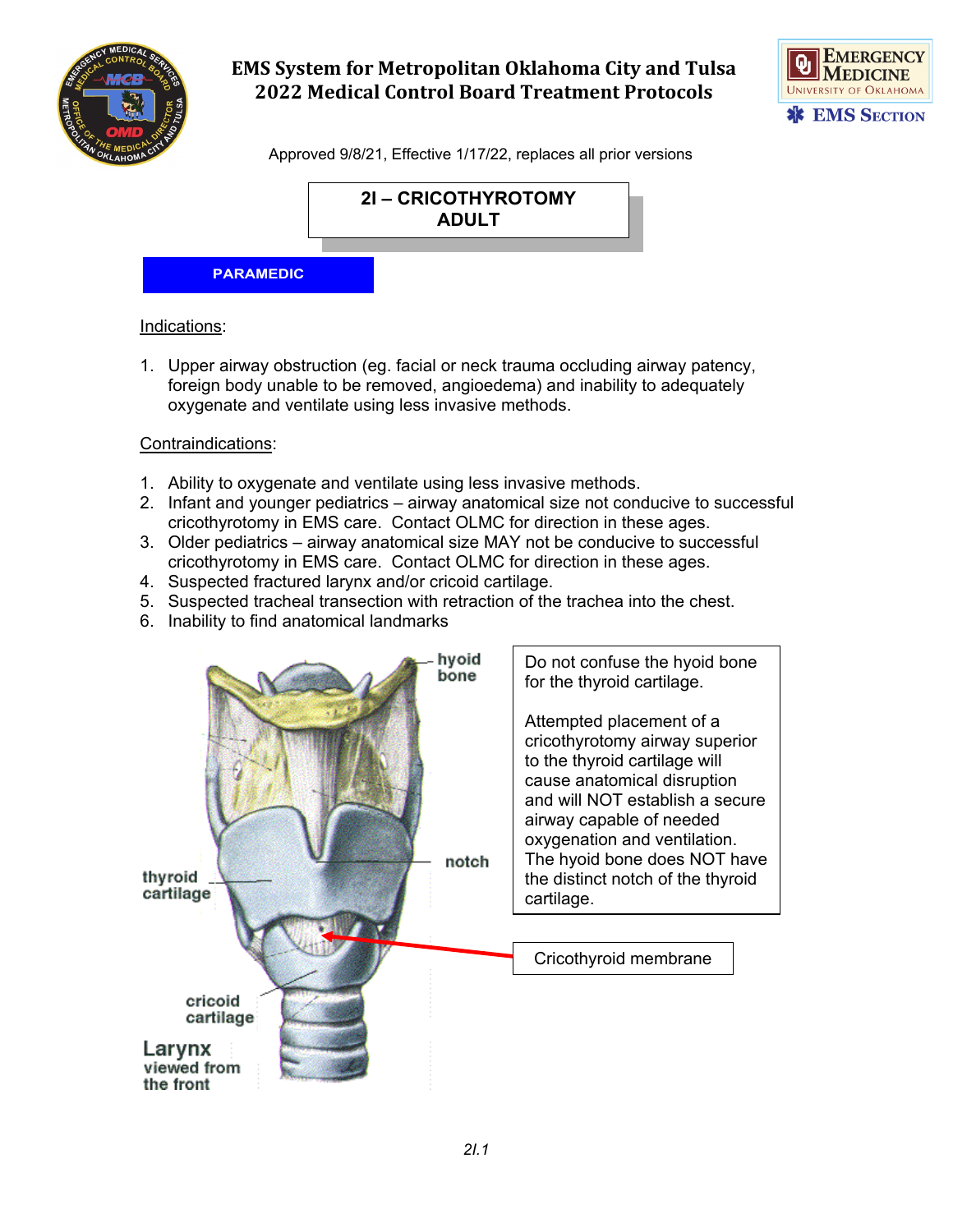



Approved 9/8/21, Effective 1/17/22, replaces all prior versions

#### **PROTOCOL 2I: Emergency Cricothyrotomy – Adult, cont.**

Non-Surgical Technique (Control-Cric™):

- A. Position patent supine and identify the cricothyroid membrane.
- B. Stabilize the thyroid cartilage with the non-dominant hand (illustration shows the right hand as non-dominant). The dominant hand rests on the sternum, holding the device, with the scalpel oriented horizontal, across the neck at the cricothyroid membrane (illustration shows the left hand as dominant). (Figure 1)



C. Inserting the scalpel to its depth safety hub, make a horizontal incision through both the skin and the underlying cricothyroid membrane. (Figure 2)

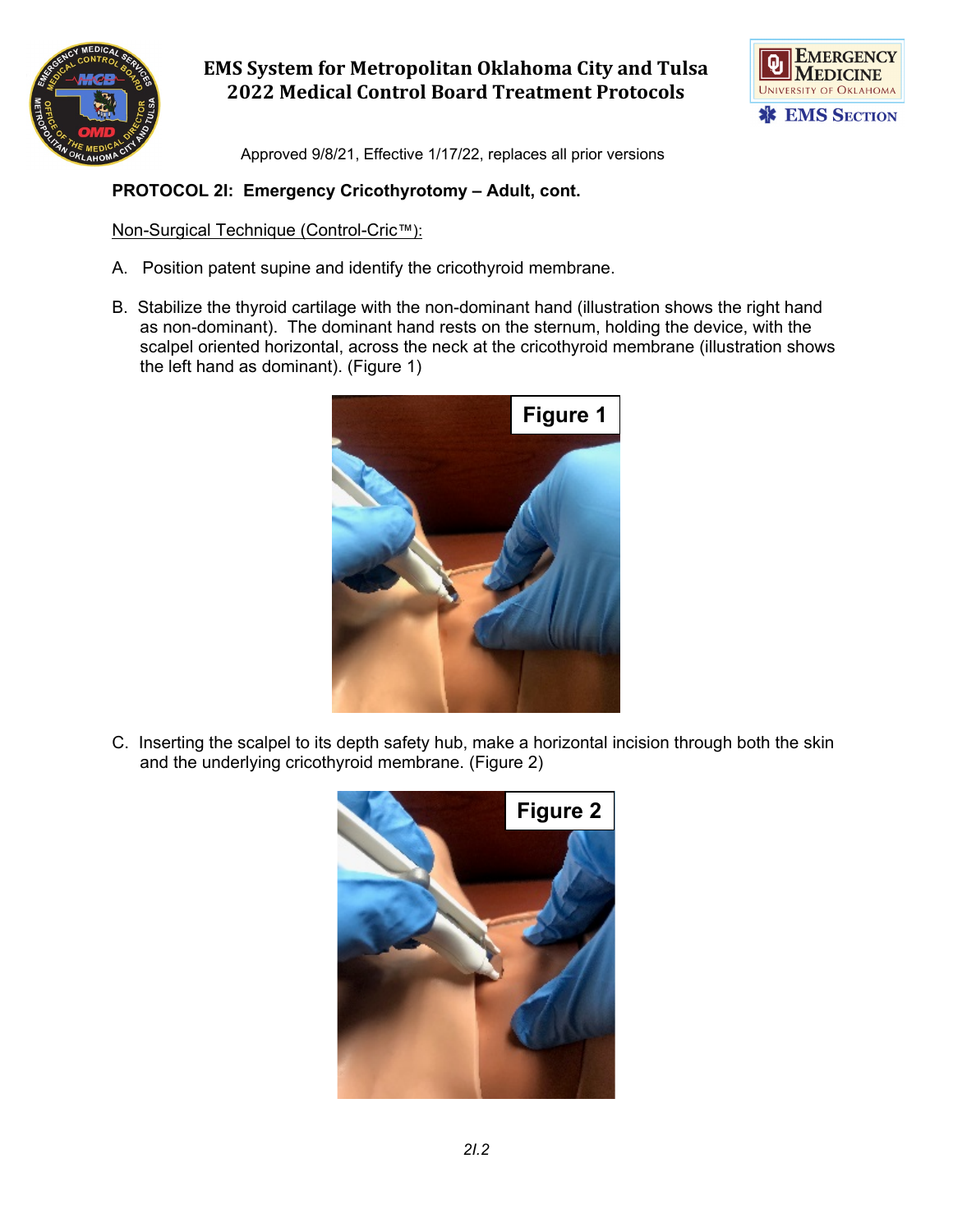



Approved 9/8/21, Effective 1/17/22, replaces all prior versions

### **PROTOCOL 2I: Emergency Cricothyrotomy – Adult, cont.**

Non-Surgical Technique (Control-Cric™), cont:

D. Slide the included tracheal hook down the handle with the thumb placed at the knob, advancing the tip of the hook into the incision made in Step C/Figure 2. (Figure 3)



E. Free the tracheal hook from the handle by sliding it fully down the handle and transfer control of the hook to the non-dominant hand. The tracheal hook should now be able to stabilize movement of the trachea as it is pulled in a controlled force and manner, with the hook under the inferior edge of the thyroid cartilage. (Figure 4)

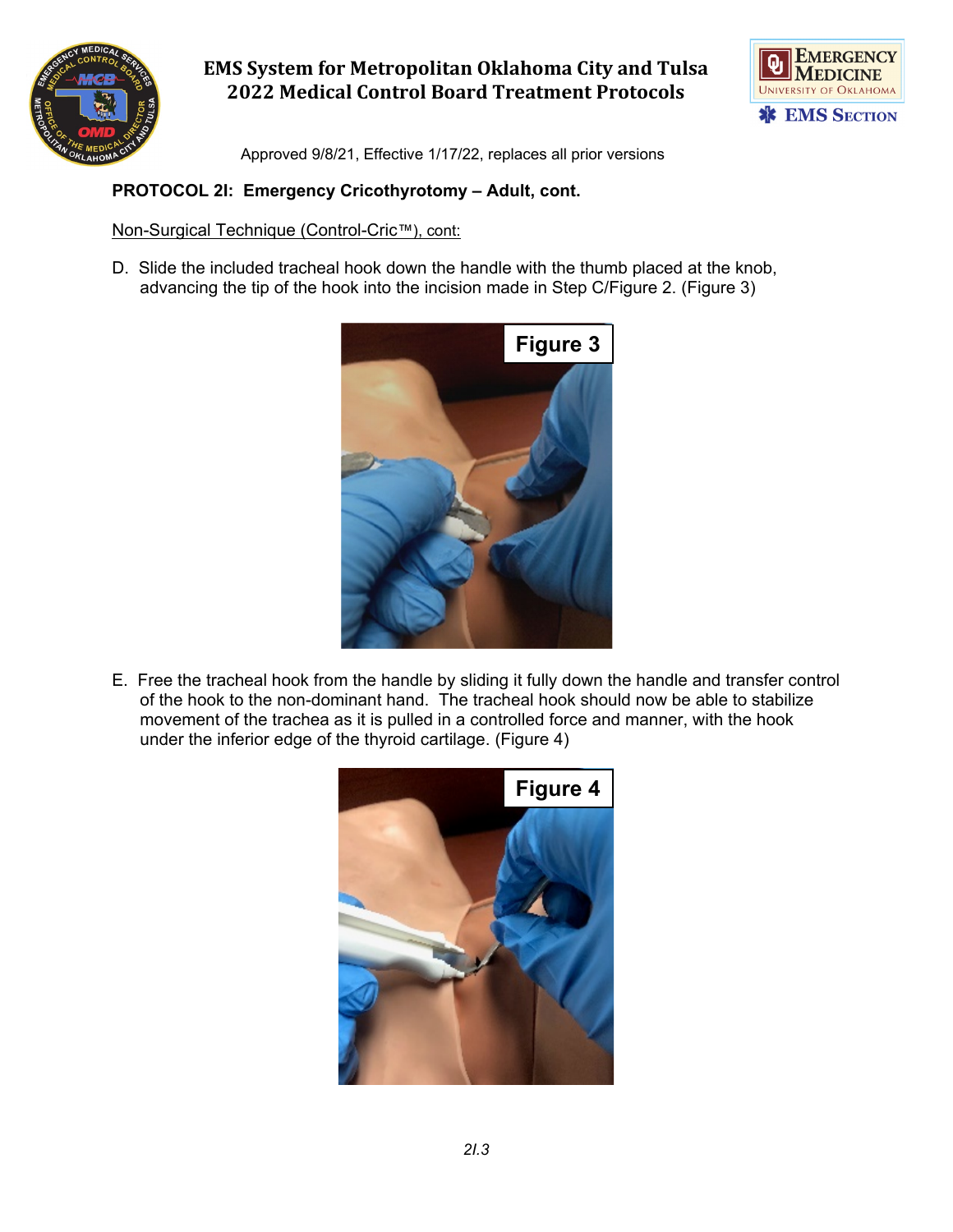



Approved 9/8/21, Effective 1/17/22, replaces all prior versions

### **PROTOCOL 2I: Emergency Cricothyrotomy – Adult, cont.**

Non-Surgical Technique (Control-Cric™), cont:

F. Insert the Cric-Key™ through the cricothyroid membrane incision. Confirm placement by moving the Cric-Key™ introducer along the anterior wall of the trachea to feel for the tracheal rings as partial confirmation of correct placement. (Figure 5)



G. Remove the Cric-Key™ introducer. (Figure 6) Inflate the cuff until resistance is met. Confirm placement with continuous waveform capnography. See also Protocol 3H: Waveform Capnography – Adult & Pediatric.

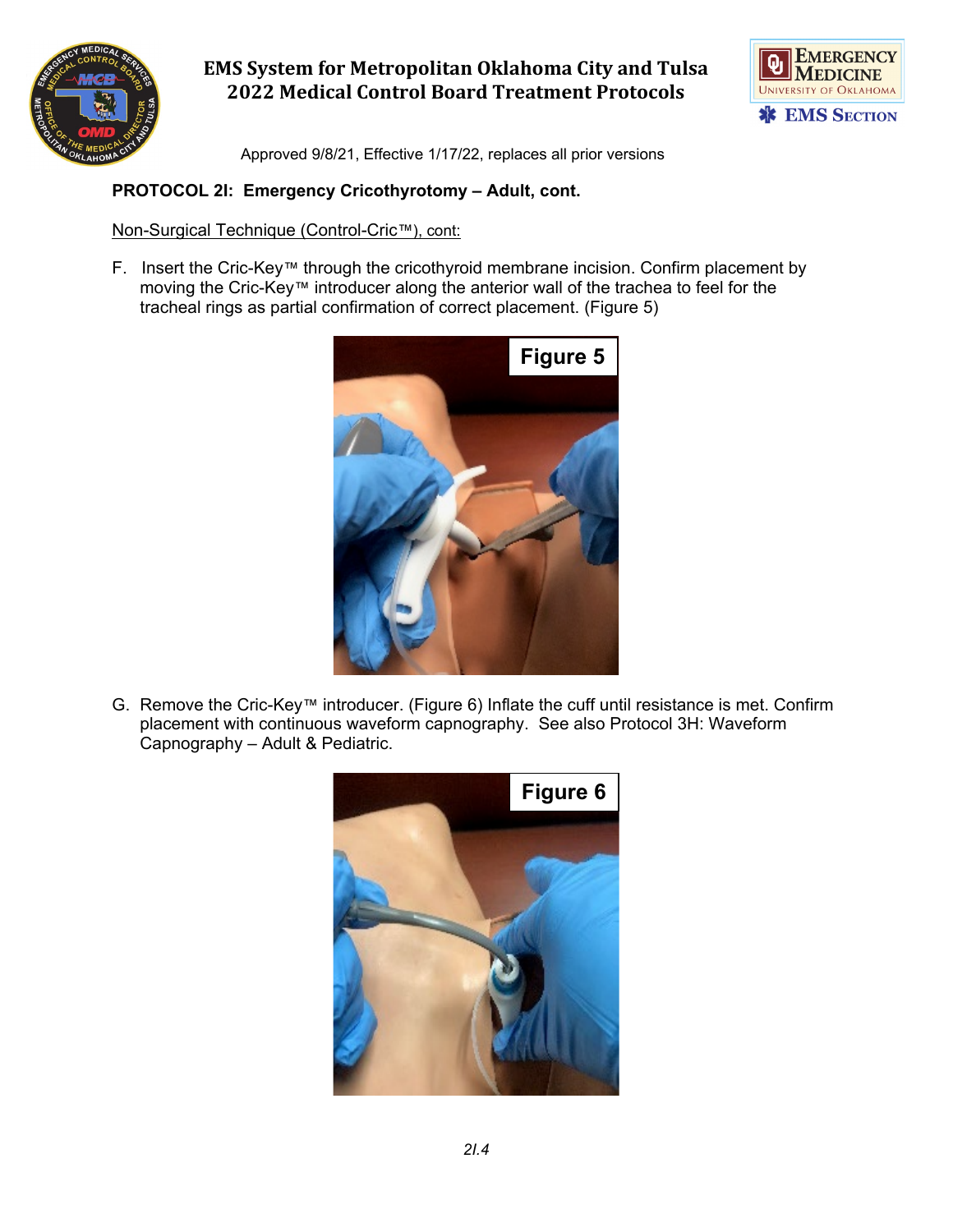



Approved 9/8/21, Effective 1/17/22, replaces all prior versions

### **PROTOCOL 2I: Emergency Cricothyrotomy – Adult, cont.**

Non-Surgical Technique (Control-Cric™), cont:

G. Secure the cricothyrotomy airway with the included stabilizing strap. (Figure 7)



Surgical Technique (6.0 endotracheal tube and tracheal hook):

- A. Establish adequate space and lighting. Do not attempt cricothyrotomy in poorly visualized conditions.
- B. If rapidly available, clean anterior neck with ChloraPrep®, Betadine®, or alcohol wipe.
- C. Definitively locate the following landmarks: thyroid cartilage ("Adam's apple") and cricoid cartilage. The cricothyroid membrane lies between these cartilages.
- D. Using the non-dominant hand, spread the overlying skin taut with the thumb and fingers, and slightly depress the skin over the cricothyroid membrane with the index finger to mark the site of cricothyrotomy. Do not release the non-dominant hand from the neck until the procedure is complete! Once the anatomy is found and defined, avoid movement of the anatomy to promote proper cricothyrotomy airway placement.
- E. Stabilization of the anatomy requires assistance from a second EMS professional, preferably licensed as a paramedic as well.
- F. Ask second EMS professional to aspirate all air from the endotracheal tube cuff.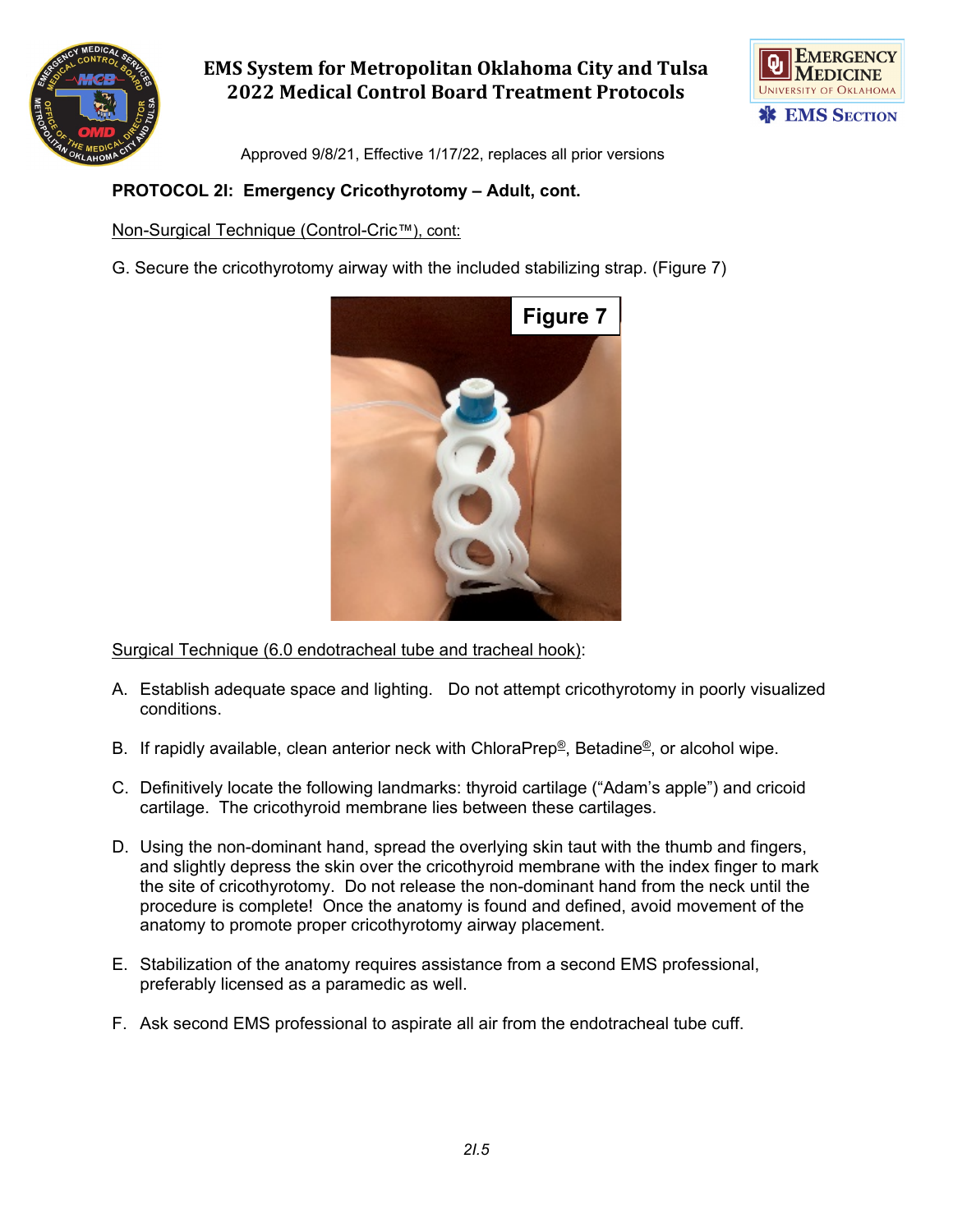



Approved 9/8/21, Effective 1/17/22, replaces all prior versions

#### **PROTOCOL 2I: Emergency Cricothyrotomy – Adult, cont.**

Surgical Technique, cont.:

- G. Using a sterile scalpel, make a vertical incision in the mid-line of the neck extending from just above the lower edge of the thyroid cartilage to the middle of the cricoid cartilage. Make the depth of this incision sufficient to extend through the skin and fatty tissue underneath.
- H. Using sterile hemostats, spread the incision open horizontally to expose the cricothyroid membrane. Instruct the second EMS professional to hold the hemostats in this position.
- I. Using the same scalpel as in Step G, now make a short horizontal incision in the middle of the cricothyroid membrane. There is a small artery running vertically on each side of the cricothyroid membrane. Keeping the horizontal incision less than  $\frac{1}{2}$  inch (approx. 1 cm) will decrease bleeding that may occur.
- J. Pass the 6.0 mm endotracheal tube through the horizontal incision in the cricothyroid membrane, angling the tube inferior and posterior along the tracheal anatomy. A "washboard" sensation may be felt as the tube slides along the tracheal wall. Avoid excessive pressure in placing the endotracheal tube, but a moderate degree may be required to first pass the endotracheal tube through the cricothyroid membrane. If significant resistance is encountered (without suspicion of lower respiratory tract foreign body), the hemostats used in Step H may be used to spread the cricothyroid membrane incision vertically while the endotracheal tube is passed through it and/or use of the tracheal hook may better stabilize the anatomy to overcome resistance to airway passage.
- K. Inflate the endotracheal cuff and verify airway placement per Protocol 2J Confirmation of Artificial Airway Placement.
- L. Secure the airway using a cloth tie or commercial endotracheal tube restraint while continuing oxygenation and ventilation. Artificial ventilation will generally be easier if the endotracheal tube is cut to a shorter length. Be careful to cut the upper aspect of the endotracheal tube above the insertion site of the cuff inflation portal to avoid irreversible cuff deflation.